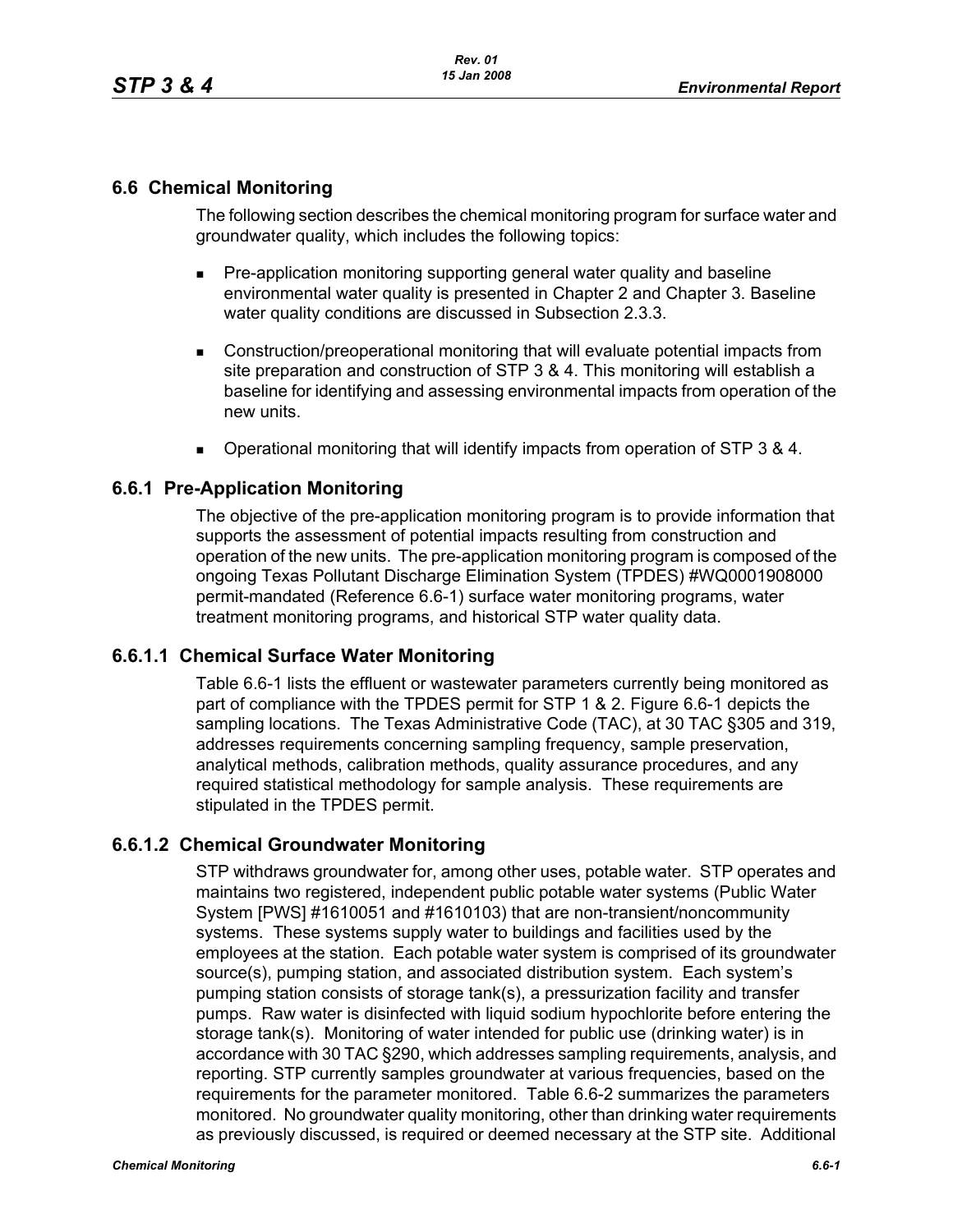groundwater monitoring was conducted during the site investigation phase for STP 3 & 4 in the fall of 2006. Table 6.6-3 summarizes the monitoring locations and monitored parameters. Figure 6.6-2 depicts the sampling locations. Subsection 2.3.3 discusses the results of the groundwater and effluent or wastewater quality monitoring.

## **6.6.1.3 Chemical Storm Water Monitoring**

Storm water is monitored and sampled according to the STP Industrial Storm Water Pollution Prevention Plan (SWPPP), and in accordance with the TPDES Multi-Sector General Permit (MSGP) (Reference 6.6-2). The objectives of the SWPPP are to ensure that potential sources are evaluated and that appropriate measures are designed and implemented to prevent/control the discharge of pollutants in storm water. Outfalls A, E, F, and G are monitored for iron and total suspended solids, as deemed necessary, during precipitation events, in accordance with the SWPPP. Figure 6.6-2 depicts the location of the outfalls.

#### **6.6.2 Construction and Preoperational Monitoring**

The required effluent or wastewater, storm water quality monitoring, and groundwater (i.e., drinking water only) monitoring programs for STP 1 & 2 will be used to monitor the effects of construction of STP 3 & 4. These ongoing monitoring programs provide the data necessary to assess potential changes in groundwater and surface water quality associated with construction of the new units. Historical monitoring results provide a baseline for the identification and measurement of water quality impacts from operation of the new units. Additional storm water monitoring will be conducted to assess surface runoff from the construction site to ensure protection of onsite wetlands and to minimize potential for offsite effects of storm water runoff.

The results of groundwater monitoring will be evaluated and trended during construction of STP 3 & 4. If anomalies are noted during data review, an investigation will be conducted to determine the cause. STPNOC will use best management practices to protect the water supply aquifer from impact during the construction process, such as controls for wellhead protection, cross connection, etc. In the event impacts to groundwater resources are discovered via monitoring or other means, and these impacts are significantly different from those previously analyzed by the NRC, this information will be evaluated and provided to the NRC and the cognizant state agencies, that is the TCEQ (Texas Commission on Environmental Quality) Texas Commission on Environmental Quality (TCEQ) and GWCD (Groundwater-**Conservation District) the Coastal Plains Groundwater Conservation District, for** review, as appropriate.

## **6.6.3 Operational Monitoring**

An operational monitoring program will be implemented to identify changes in water quality that may result from the operation of the new units and to assess the effectiveness of the related effluent treatment systems. Chemical monitoring for both effluent or wastewater and drinking water at STP 3 & 4 will be based on TCEQ requirements. Specifically, the monitoring for total suspended solids, oil and grease, metals, and biochemical oxygen demand will likely be necessary at several locations, in accordance with TAC §305 and 319. Storm water monitoring will also be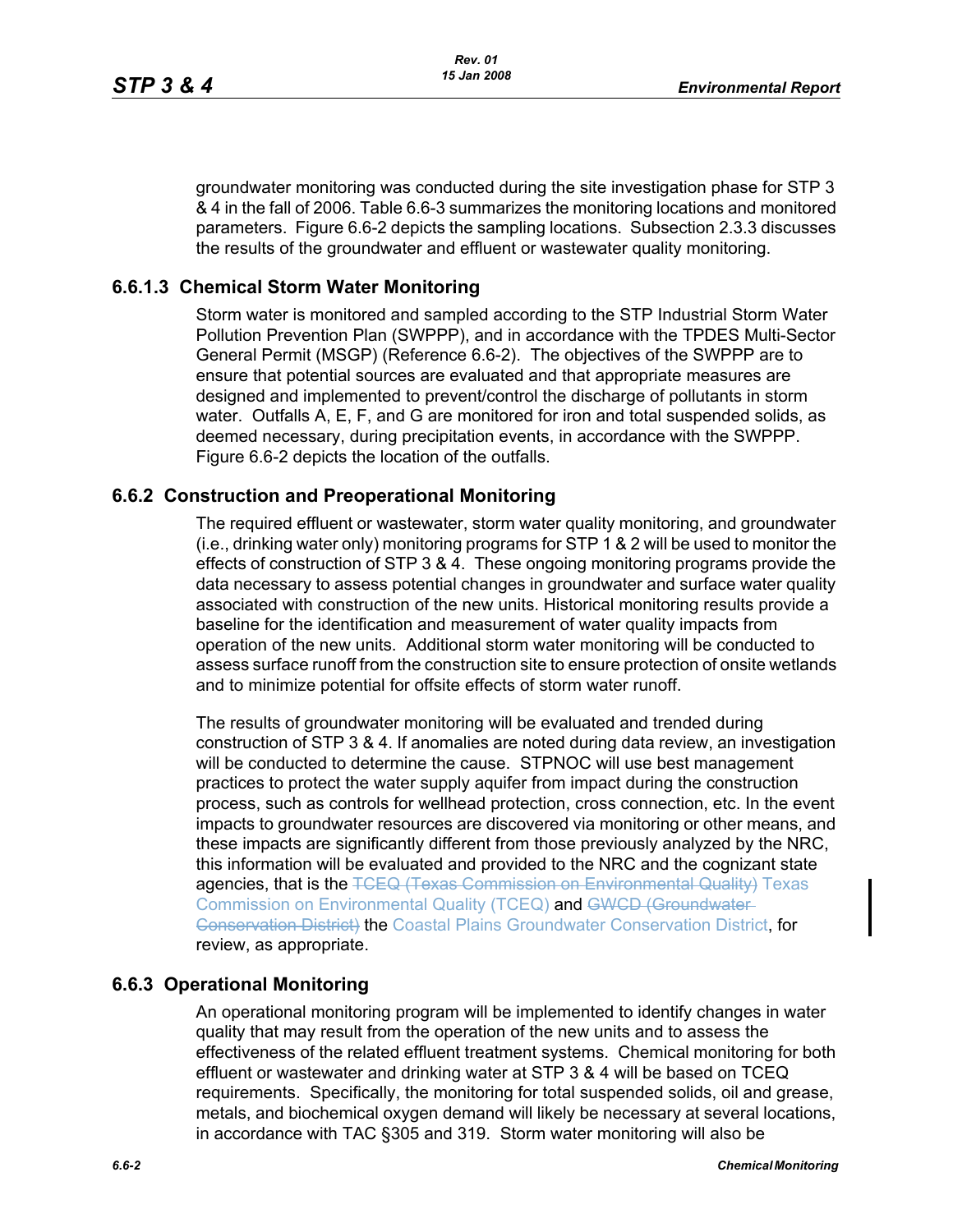П

implemented at any new or upgraded collection and/or discharge points. The Industrial Stormwater Pollution Plan SWPPP would be revised as necessary to include the additional monitoring. In addition, it will be necessary to monitor drinking water at the new units in a similar method to what is currently performed at STP 1 & 2. The specific elements of the operational monitoring program will be developed in consultation with TCEQ during the process to amend or modify the existing TPDES permit and other permits as required.

#### **6.6.4 References**

- 6.6-1 Texas Commission on Environmental Quality, Permit to Discharge Wastes under provisions of Section 402 of the Clean Water Act and Chapter 26 of the Texas Water Code – Texas Pollutant Discharge Elimination System (TPDES) Permit No. WQ0001908000, Austin, Texas, July 27, 2005 (expires December 1, 2009).
- 6.6-2 Texas Commission on Environmental Quality, Multi-Sector Permit– Permit No. TXR050000, Austin, Texas, August 20, 2001.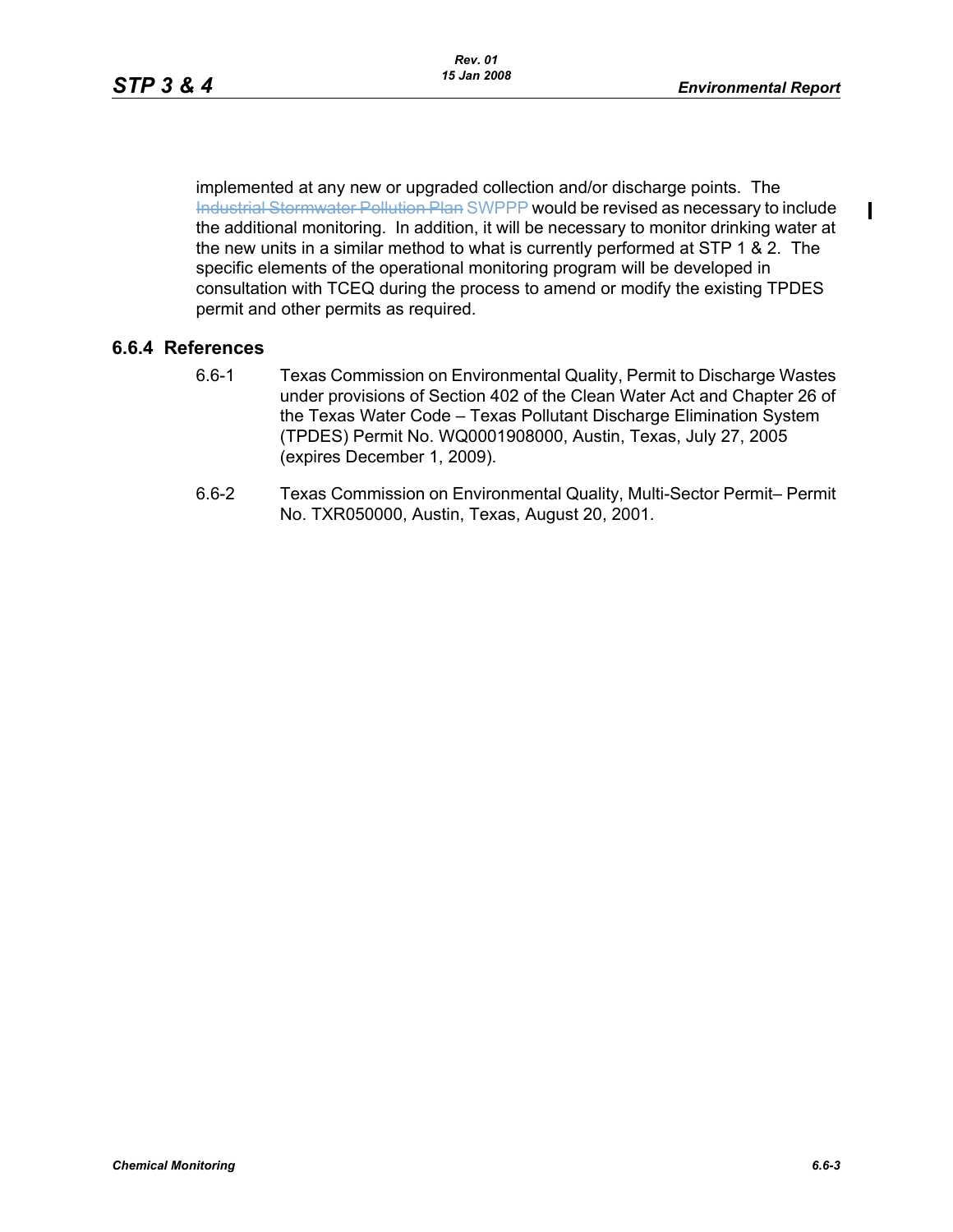| <b>Monitoring Location</b><br>(STP 1 & 2)                                                     | <b>Constituents (units)</b>         | <b>Frequency</b> | <b>Sample</b><br><b>Type</b> |
|-----------------------------------------------------------------------------------------------|-------------------------------------|------------------|------------------------------|
| 001 (Final Plant Discharge<br>combined waste streams from<br>STP 1 & 2)                       | Total residual chlorine (mg/L)      | 1/week $[1]$     | Grab                         |
| 101 (Units 1 and 2 low volume                                                                 | Total suspended solids (mg/L)       | 1/week           | Grab                         |
| waste sources/metal cleaning<br>waste system discharge)                                       | Oil and grease (mg/L)               | 1/week           | Grab                         |
| 201 (Units 1 and 2 low volume                                                                 | Total suspended solids (mg/L)       | 1/week           | Grab                         |
| waste discharges and storm<br>water)                                                          | Oil and grease (mg/L)               | 1/week           | Grab                         |
| 401 (Units 1 and 2 sanitary waste,<br>car wash discharge, and air<br>conditioning condensate) | Biochemical oxygen demand<br>(mglL) | 1/week           | Grab                         |
|                                                                                               | Total suspended solids (mg/L)       | 1/week           | Grab                         |
| 501 (Units 1 and 2 metal cleaning<br>waste)                                                   | Iron, total (mg/L)                  | 1/week $[1]$     | Grab                         |
|                                                                                               | Copper, total (mg/L)                | $1$ /week $[1]$  | Grab                         |
| 601 (Units 1 and 2 sanitary<br>sewage, air conditioning                                       | Biochemical oxygen demand<br>(mg/L) | 1/week           |                              |
| condensate, and HVAC blowdown)                                                                | Total suspended solids (mg/L)       | 1/week           | Grab                         |

# **Table 6.6-1 Existing Effluent/Wastewater Monitoring Program**

*[1]* When discharge occurs

Source - Reference 6.6-1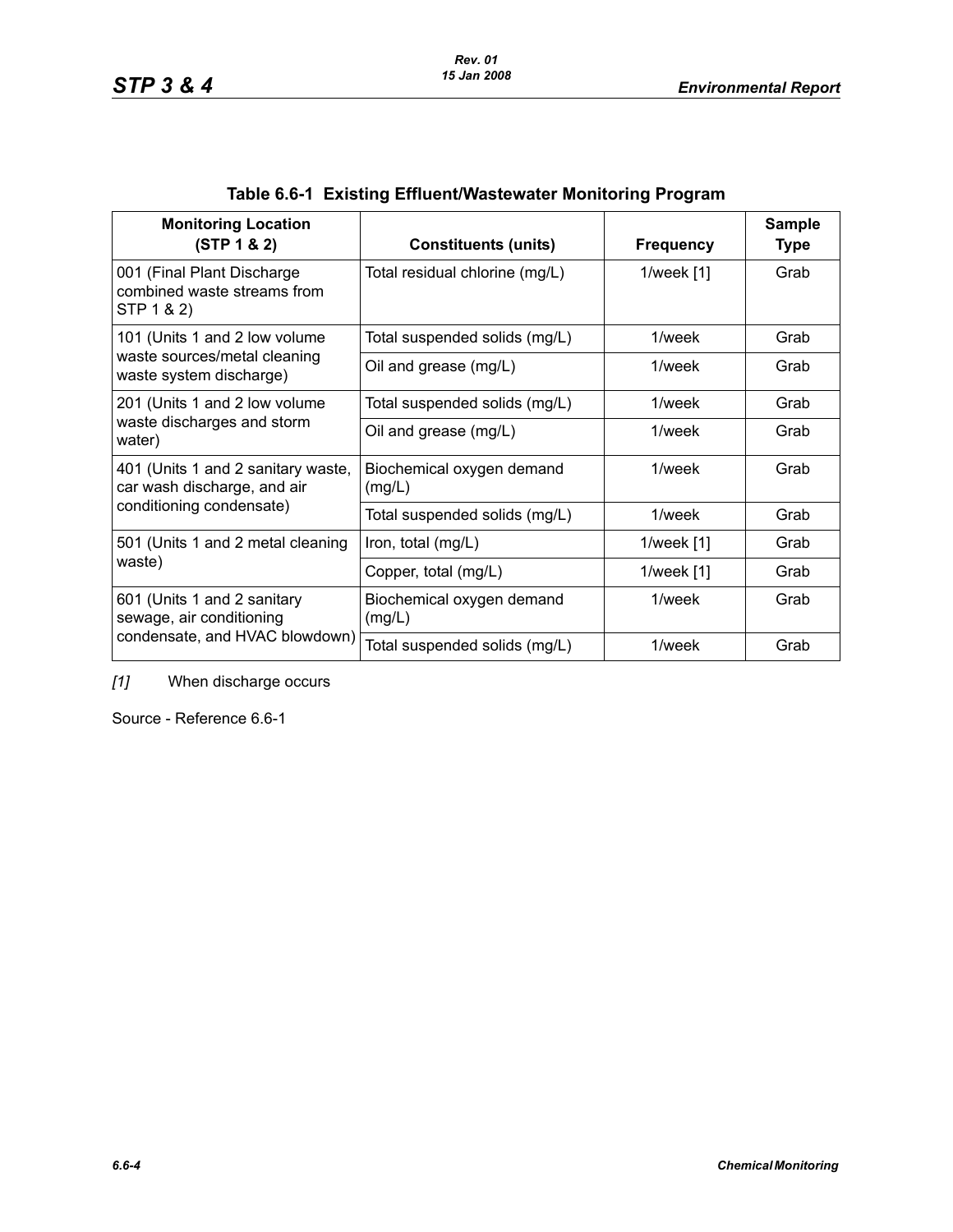| <b>Parameter Monitored</b>   | <b>Frequency</b>  |  |  |
|------------------------------|-------------------|--|--|
| Disinfectant residual        | Daily             |  |  |
| Microbiological contaminants | Monthly           |  |  |
| Pb/Cu [1]                    | Triennial         |  |  |
| MINO <sub>3</sub> [2]        | Triennial         |  |  |
| All Metal [3]                | 6-Year            |  |  |
| NO <sub>3</sub>              | Annual            |  |  |
| HAA5/TTHM [4]                | Triennial         |  |  |
| VOC                          | 6-Year/Annual [5] |  |  |
| ттнм                         | Triennial         |  |  |

|  |  | Table 6.6-2 Drinking Water Monitoring Program Parameters |
|--|--|----------------------------------------------------------|
|  |  |                                                          |

Ref: 30 TAC §290

- [1] Lead and Copper are sampled at multiple sampling locations
- [2] Mineral = calcium, chloride, fluoride, magnesium, total nitrate, sodium, sulfate, total hardness, conductivity, total alkalinity, bicarbonate, carbonate, dissolved solids, Calcium Carbonate
- [3] Metals Aluminum, Antimony, Arsenic, Barium, Beryllium, Cadmium, Chromium, Copper, Iron, Lead, Manganese, Mercury, Nickel, Selenium, Silver, Sodium, Thallium, Zinc
- [4] HAA5/TTHM= haloacetic acids /total trihalomethanes
- [5] Dependent on system

Chemical monitoring frequency is subject to change. Monitoring may be increased or reduced by the State based on chemical sampling history or other factors.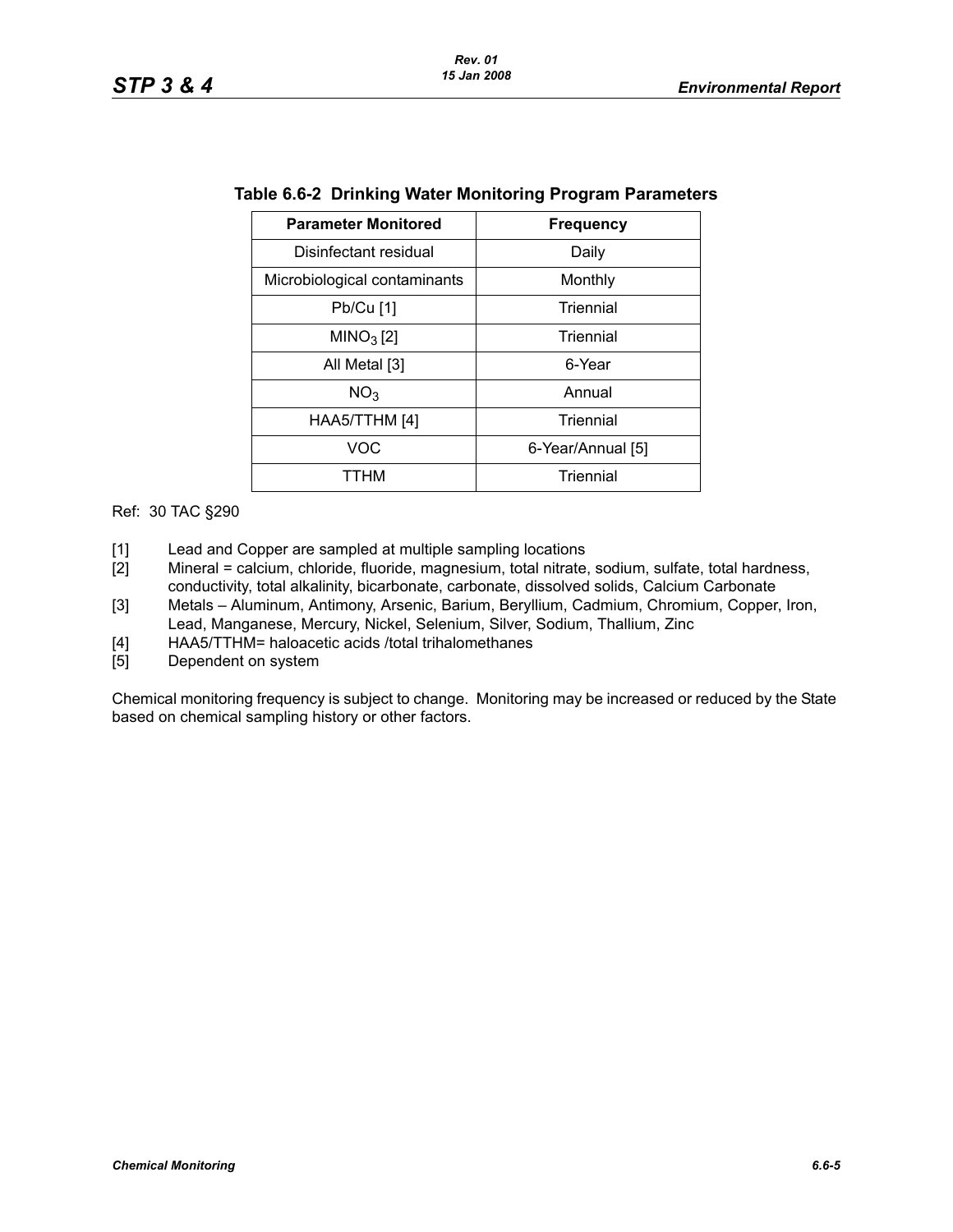|                   | <b>Parameters Monitored</b>                |                                                   |                   |                |                   |                |                            |                             |
|-------------------|--------------------------------------------|---------------------------------------------------|-------------------|----------------|-------------------|----------------|----------------------------|-----------------------------|
| <b>Well ID</b>    | <b>Field</b><br><b>Parameters</b><br>$[1]$ | <b>Total</b><br><b>Dissolved</b><br><b>Solids</b> | Inorganic<br>ions | <b>Cations</b> | <b>Alkalinity</b> | <b>Ammonia</b> | Nitrate/<br><b>Nitrite</b> | Cation/<br>anion<br>balance |
| OW-308 U/L        | V                                          | V                                                 | V                 | V              | ✓                 | ✓              | ✓                          | ✓                           |
| OW-332 U/L        | V                                          | V                                                 | ✓                 | ✓              | ✓                 | ✓              | ✔                          | V                           |
| <b>OW-408 U/L</b> | V                                          | V                                                 | V                 | V              | V                 | V              | V                          | ✓                           |
| OW-420 U          | V                                          | V                                                 | V                 | ✓              | ✓                 | ✓              | ✓                          | ✓                           |
| <b>OW-928 U/L</b> | V                                          | ✓                                                 | ✓                 | ✓              | ✓                 | ✓              | ✓                          | V                           |
| OW-930 U/L        | V                                          | V                                                 | V                 | V              | V                 | V              | V                          | ✓                           |
| OW-933 U/L        | V                                          | ✓                                                 | ✓                 | ✓              | ✓                 | ✔              | ✓                          | ✓                           |
| OW-934 U/L        | V                                          | V                                                 | V                 | V              | V                 | ✔              | ✔                          | ✔                           |

#### **Table 6.6-3 Groundwater Pre-Application/Operational Monitoring**

*[1]* Temperature, pH, electrical conductivity, turbidity, oxidation-reduction potential, dissolved oxygen

U – Upper aquifer

 $L -$  Lower aquifer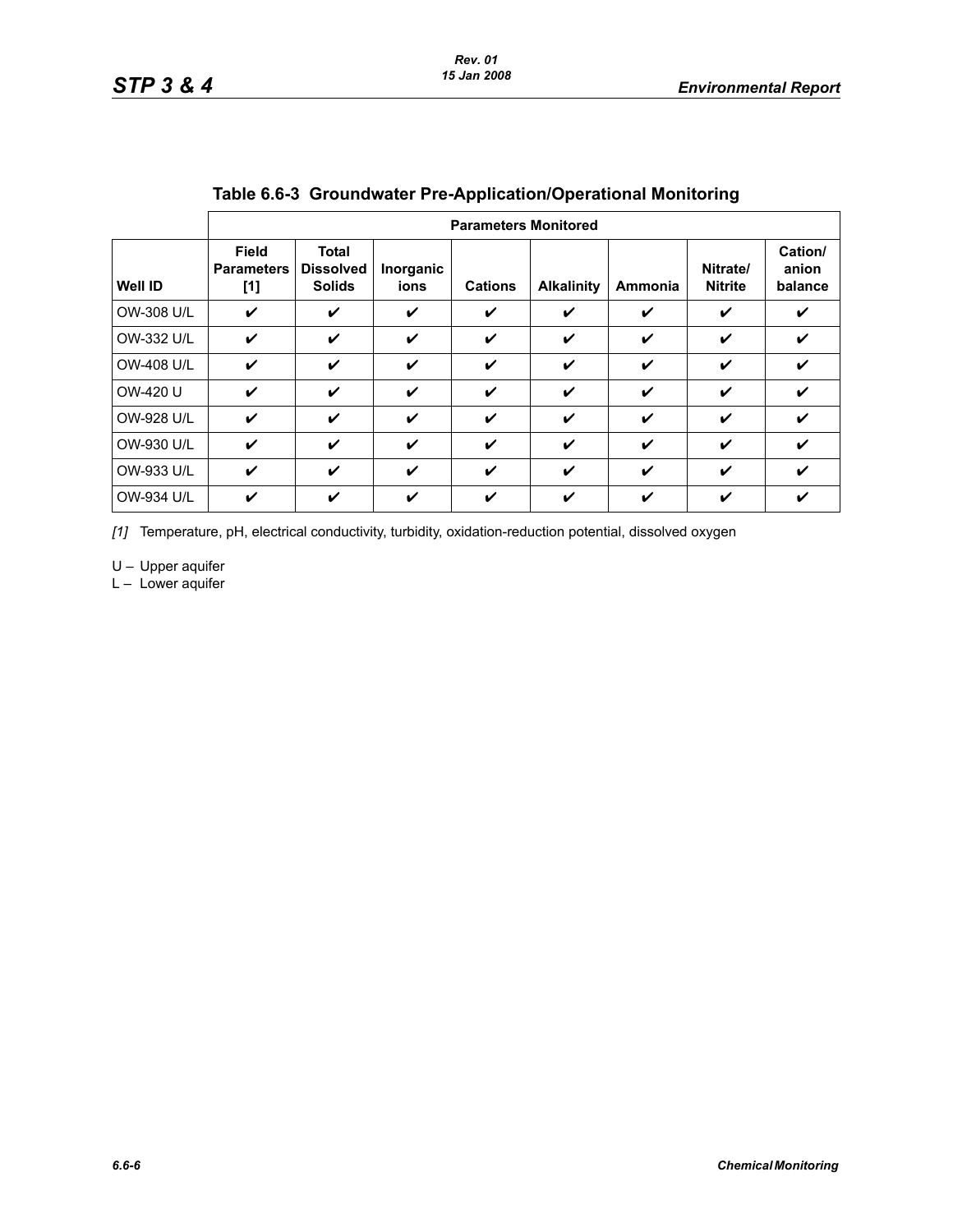



*STP 3 & 4*